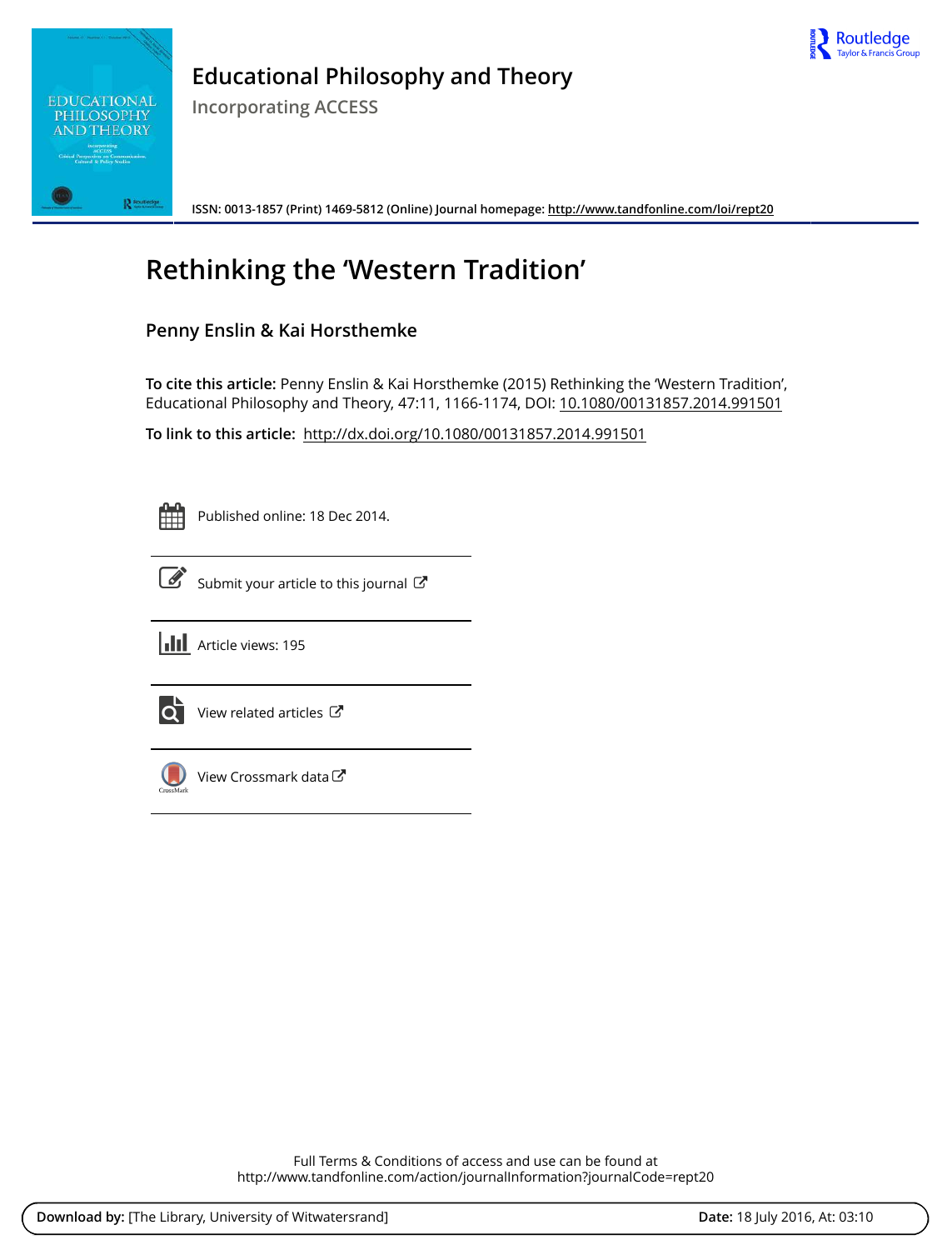## Rethinking the 'Western Tradition'

PENNY ENSLIN<sup>a</sup> & KAI HORSTHEMKE<sup>b</sup>

 $\rm ^a$ School of Education, University of Glasgow;  $\rm ^b$ School of Education, University of the Witwatersrand

#### Abstract

In recent years, the 'Western tradition' has increasingly come under attack in anti-colonialist and postmodernist discourses. It is not difficult to sympathise with the concerns that underlie advocacy of historically marginalised traditions, and the West undoubtedly has a lot to answer for. Nonetheless, while arguing a qualified yes to the central question posed for this special issue, we question the assumption that the West can be neatly distinguished from alternative traditions of thought. We argue that there is fundamental implicit and explicit agreement across traditions about the most difficult of issues and on standards about how to reason about them and that the 'West' has demonstrably learned from within and without itself. But, we question the very viability under conditions of heightened globalisation and neo-colonialism of distinguishing between thought of the 'West' and thought outside the West. It is time to move beyond the reified assumptions that underlie the idea of 'Western thought', cast as an agent with a collective purpose.

Keywords: indigenous knowledge, blind spots and blank spots, neo-colonialism, Orientalism, capitalism

#### Introduction

In recent years, the 'Western (or Northern) tradition' has increasingly come under attack, in anti-colonialist and postmodernist discourses. Thus, the targeted tradition has on different occasions been labelled 'mechanistic, materialistic, reductionistic, empirical, rational, decontextualized, mathematically idealised, … ideological, masculine, elitist, competitive, exploitive, and violent' (Aikenhead, [1997,](#page-8-0) p. 5, [1996](#page-8-0), pp. 9, 10, [2001](#page-8-0), pp. 11, 12). Similar attributes of the nature of 'Western' science and knowledge<sup>[1](#page-8-0)</sup> ('mechanistic', 'reductivist', 'exclusionist' and 'particularistic'; as opposed to the 'holism' of indigenous or traditional thinking and world views) are rehearsed by Russell Bishop ([1998\)](#page-8-0), Semali and Kincheloe ([1999\)](#page-9-0), Goduka ([2000\)](#page-9-0), and Fatnowna and Pickett [\(2002](#page-8-0)). In Glen Aikenhead's characterisation of 'Aboriginal' or 'First Nations knowledge of nature', it 'contrasts with Western scientific knowledge in a number of ways':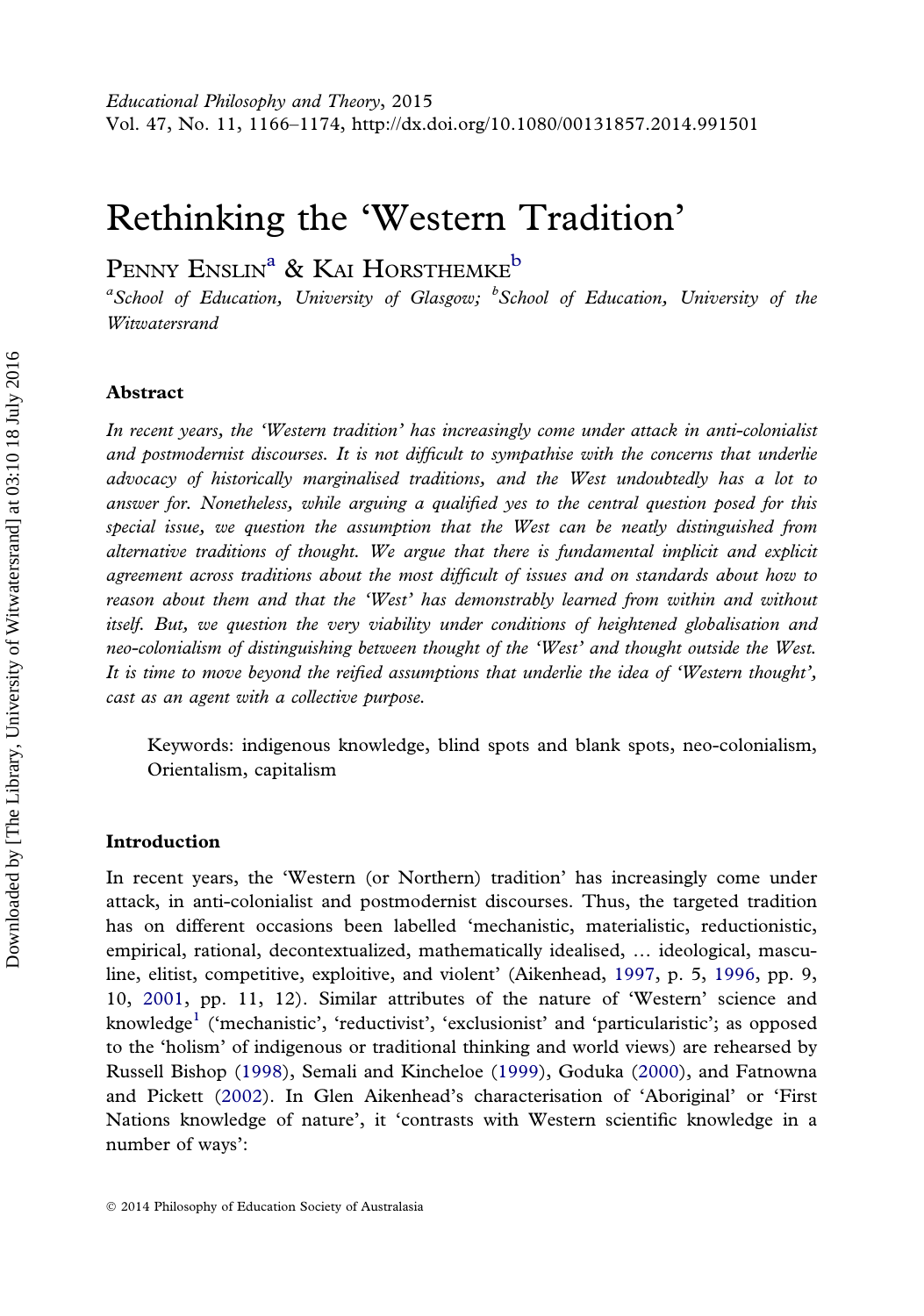- 'in their social goals: survival of a people versus the luxury of gaining knowledge for the sake of knowledge and for power over nature and other people';
- 'in intellectual goals: to co-exist with mystery in nature by celebrating mystery versus to eradicate mystery by explaining it away';
- 'in their association with human action: intimately and subjectively interrelated versus formally and objectively decontextualised';
- 'holistic First Nations perspectives with their gentle, accommodating, intuitive, and spiritual wisdom, versus reductionist Western science with its aggressive, manipulative, mechanistic, and analytical explanations'; and finally
- 'in their basic concepts of time: circular for Aboriginals, rectilinear for scientists' (Aikenhead, [1997](#page-8-0), pp. 5–6).

Although Aikenhead's characterisation of the 'subculture of science' appears to be little more than caricature and tendentious demonisation, on a par with the essentialising nonsense of those who arrogantly dismiss the possibility of non-occidental contributions to knowledge and scientific research and inquiry, and despite his manifest romanticisation of the indigene, it is not difficult to sympathise with the concerns that underlie advocacy of historically marginalised traditions. The West has undoubtedly much to answer for. To begin with, significant quanta of Western knowledge, science, technology and 'rationality' have led to, or have had as a significant goal, the subjugation of nature and so far have been devastatingly efficient. The pursuit of nuclear energy, wholesale environmental degradation, deforestation and destruction of flora and fauna, factory farming of non-human animals for human consumption, vivisection, and genetic engineering and manipulation are deplorable and—indeed—irrational. Moreover, the marginalisation and inferiorisation of indigenous peoples' practices, skills and insights has, to a large extent, been arrogant and of similarly questionable rationality. The ravages and lingering consequences of colonialism, oppression and subjugation attest to the cruel efficiency of a vast number of Western (-sponsored) practices. Current attempts by economically, industrially and technologically dominant nations to (re)colonise or appropriate for commercial gain these practices, skills and insights are exploitive and contemptible. Finally, certain traditional streams of Western thought have underpinned colonial and neo-colonial educational practices and systems. Historically, these have lain at the heart of the cultural consequences of colonialism, in curricula that assumed the truth and greater importance of Western forms of knowledge, denigrating and marginalising so-called indigenous epistemologies and educational traditions.

Nonetheless, there may be serious misconceptions and indeed biases at work in the unqualified targeting of 'the Western tradition'. We, the authors of this article find binary opposition often useful, for reasons of conceptual clarity, amongst many other things. In this case, however, we reject the 'binaries' involved in the topic set for the special edition of this journal. We do not buy into the 'problem' as it is posed here. However, our responses to the questions posed for the special issue ('Does the Western tradition have the intellectual resources to overcome its philosophical blindnesses?'; 'Can it learn from, by, despite, itself?'; 'Does it have the capacity to learn from other traditions?') are reservedly affirmative, and we have distinct considered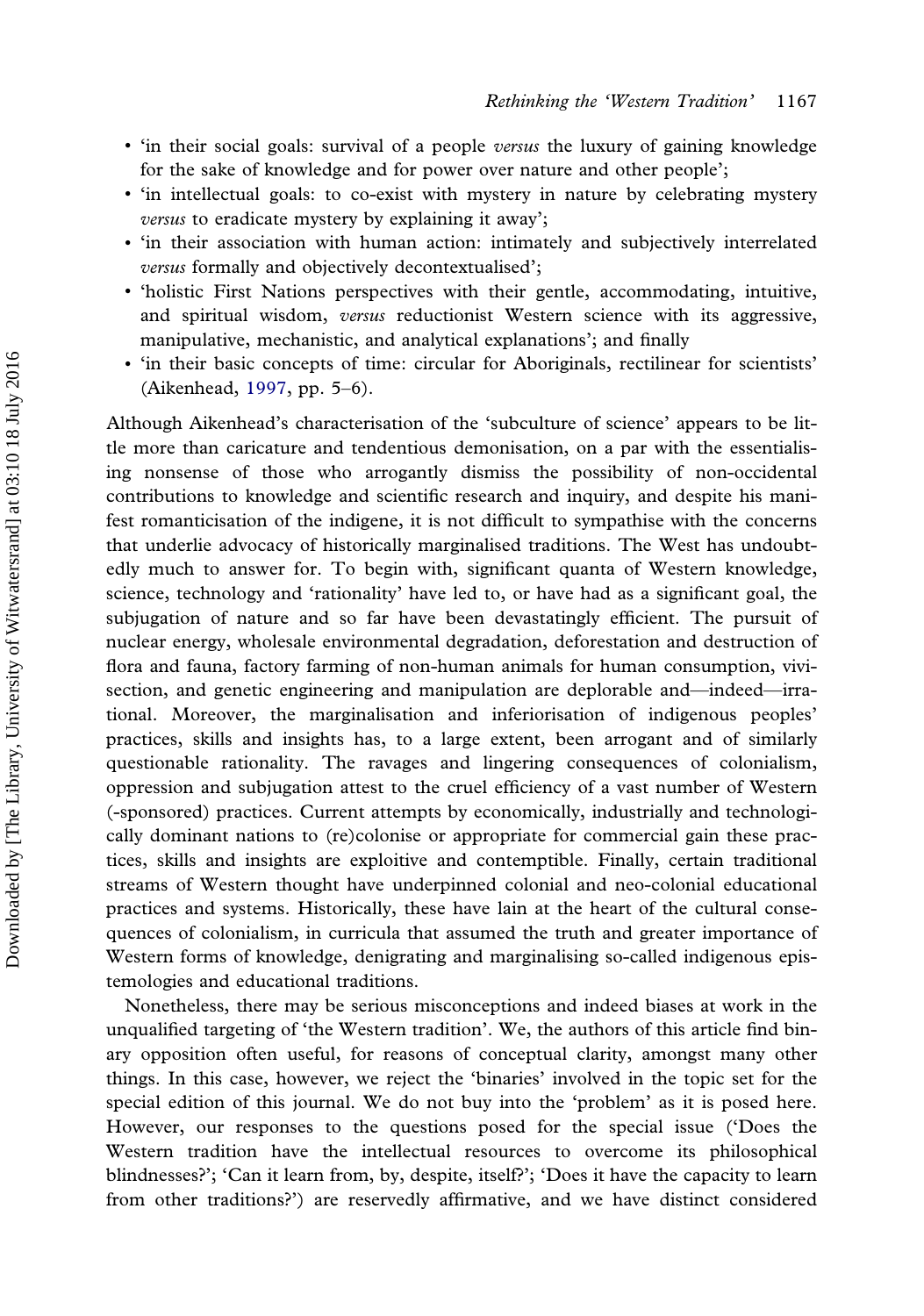intuitions regarding the resources (of the tradition in question) required for this kind of learning. However plausible the charge of 'philosophical blindness' may sometimes be, there are several considerations that it would be foolish to ignore. Firstly, like its critics, Western thought is diverse and no longer neatly distinguishable from alternative traditions. There are no easy boundaries between 'the West' and 'the rest'. Secondly, despite disagreement, there is a shared implicit assumption among all *plausible* views of the possibility of discussion and argument about even the most difficult ontological, epistemological and ethical issues. Thirdly, there appears to exist basic agreement on some standard of good and bad reasoning about ontological, epistemological and ethical matters in education, as in other areas of public concern and intellectual life. Fourthly, thought in the West has demonstrably both produced searching internal critique and also engaged with criticism from without, although such boundaries have become increasingly porous. Finally, we argue, fifthly, that a preoccupation with putative Western ideas as a target for resistance in contemporary educational theory mischaracterises contemporary neo-colonial forces and their significance.

#### Of 'Blind Spots' and 'Blank Spots'

As has been evident in the discussion of Aikenhead above, many friends of the 'subaltern' pit their preferred orientation against a straw-person that is swiftly and summarily dispensed with. This kind of move also informs common invocation of the Western tradition's 'philosophical blindnesses'. Referring to 'two generic forms that … ignorance can take' (Wagner, [2003](#page-9-0), p. 16), Jon Wagner claims that 'blind spots and bank spots are at the core of all research endeavours' (Wagner, [2003,](#page-9-0) p. 19):

All scientists [including philosophers and educational researchers] operate in a world defined by what they think and know to be true. What they don't know well enough to even ask about or care about are their blind spots. What they know enough to question but not to answer are their *blank spots*. The same phenomenal categories are alive for nonscientists as well, and in some ways the particulars of those categories for scientists and nonscientists have much in common. (Wagner, [2003](#page-9-0), p. 16; emphasis added)

Lesley le Grange, following Wagner, refers to blank spots and blind spots as 'two kinds of ignorance produced by Western knowledge systems', in particular (Le Grange, [2004,](#page-9-0) p. 69; emphasis added), especially in their hegemonic domination vis-a`-vis 'marginalised epistemologies'(Le Grange, [2004,](#page-9-0) p. 70) and 'indigenous ways of knowing' (Le Grange, [2004](#page-9-0), p. 71).

Critiques of Western knowledge by feminists, sociologists of knowledge and post-colonialists operating within Western research traditions could be interpreted as shifting *blind spots* to *blank spots*—critiquing Western ways of knowing [is] now becoming part of the dialogues and conversations of Western scholars. This reflexive response is encouraging and opens up spaces for greater recognition of indigenous knowledges. However, the Western cultural archive produces blind spots, aspects that Western scholars will not know enough about or care about. (Le Grange, [2004](#page-9-0), p. 74; emphasis added)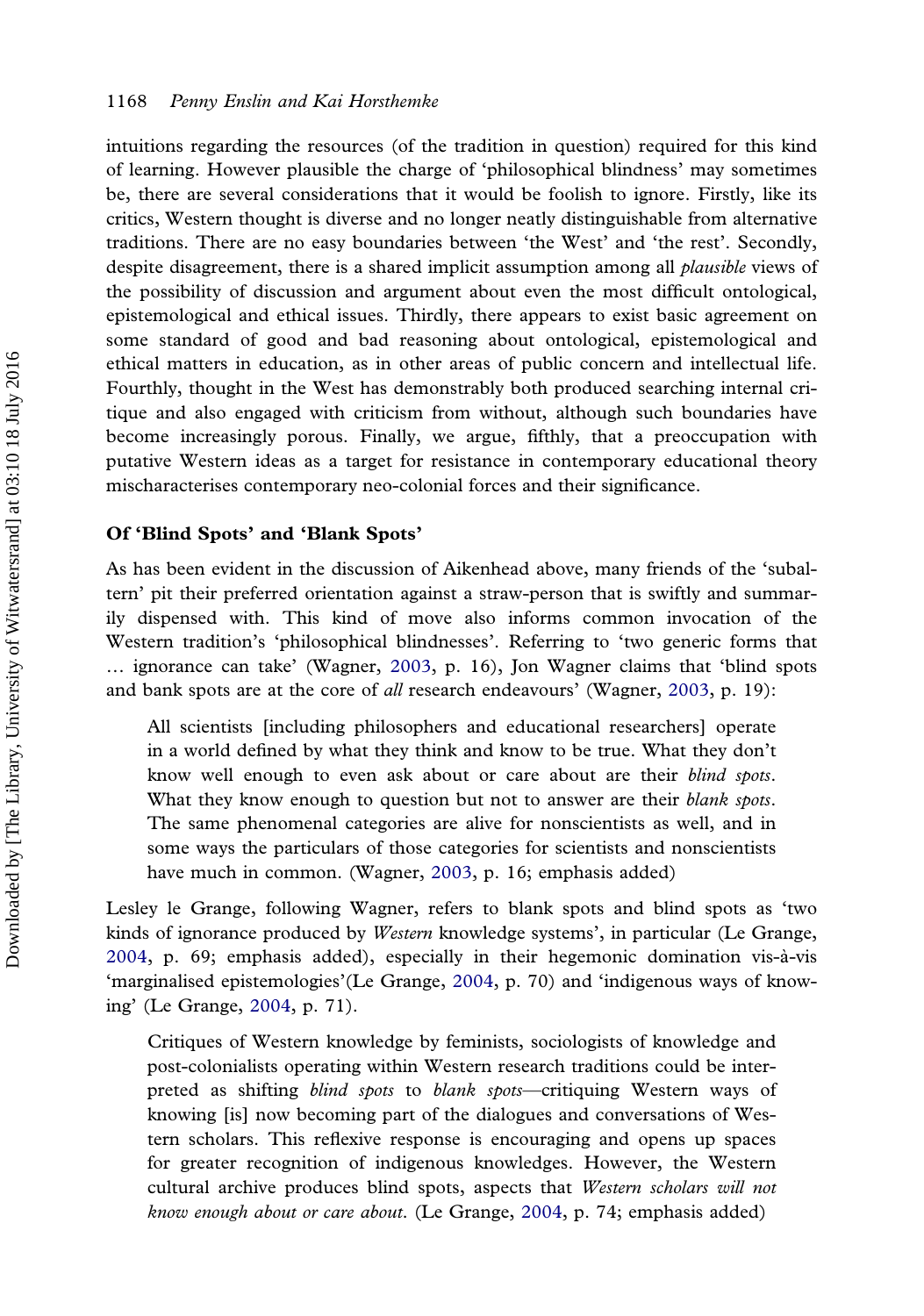It would appear, then, that Le Grange's view, more or less explicitly, involves a negative response to the questions guiding the theme of this special issue of EPAT. In the context of the present discussion, he seems to acknowledge too little here and rules out the possibility of further engagement.

It is a common sociological sleight of hand to observe that the position authors critical of 'other'/'subaltern' ways of knowing or science traditions

is disturbingly devoid of self-reflexivity. There is no evidence of a consciousness of how their race and class positions them, and of how the Western discourses they have taken up in their educational journeys (have) dispose (d) them to work in particular ways, and also of the blind spots their ways of researching/writing create. (Le Grange, [2005,](#page-9-0) p. 137)

It is not unusual for those who are critical of politically correct stances and of glorification of the indigene or aboriginal to be accused of manifesting 'imperialist tendencies' (Le Grange, [2005](#page-9-0), p. 128), of race- and class-based prejudice.

However plausible the charge of 'philosophical blindness' against the 'Western tradition' may sometimes be, and from a historical perspective has often been, there are nonetheless several considerations that it would be foolish to ignore.

#### How the West was Never 'One': The Responses

1. Like its critics, Western thought is diverse and no longer neatly distinguishable from alternative traditions. The 'Western tradition' is not (any longer) characteristically or paradigmatically the 'Enlightenment tradition' or the 'analytical tradition'. It incorporates a multitude of different philosophical perspectives and traditions: pragmatism, interpretivism, phenomenology and hermeneutics, critical theory, the different kinds of feminism and postmodernism, and critical realism, to name only a few. These perspectives and traditions are characterised not only by an openness and proximity to (self-)critique (we return to this point below) but also by brisk and tireless 'border crossings'.

We take Edward Said's Orientalism ([1978/2003\)](#page-9-0) as exemplifying several of our claims about Western thought. This foundational postcolonial text is not merely a devastating expose of the ways in which this thread in post-Enlightenment Western thought managed Orientalist representations of the Oriental as other, as an expression of the power of the coloniser over the colonised. Describing himself as 'speaking both as an American and as an Arab' (Said, [1978/2003,](#page-9-0) p. xxvi), Said wrote as a Palestinian but from within the Western academy, drawing on the ideas of a range of Western scholars that included Foucault, Gramsci and—ambiguously—Marx. With Orientalism now widely acknowledged, not least in the West itself, as one of the most shameful episodes in the history of Western learning, this text and the postcolonial literature that has burgeoned since its publication surely constitute evidence that the West, if there is still or ever was such an intentional entity, can and has learned from historical errors, overcoming such blindnesses. Globalisation of academic exchange and discourse, with scholars and ideas crossing geographic and intellectual borders with increasing ease and frequency, prompts the question of how any area of global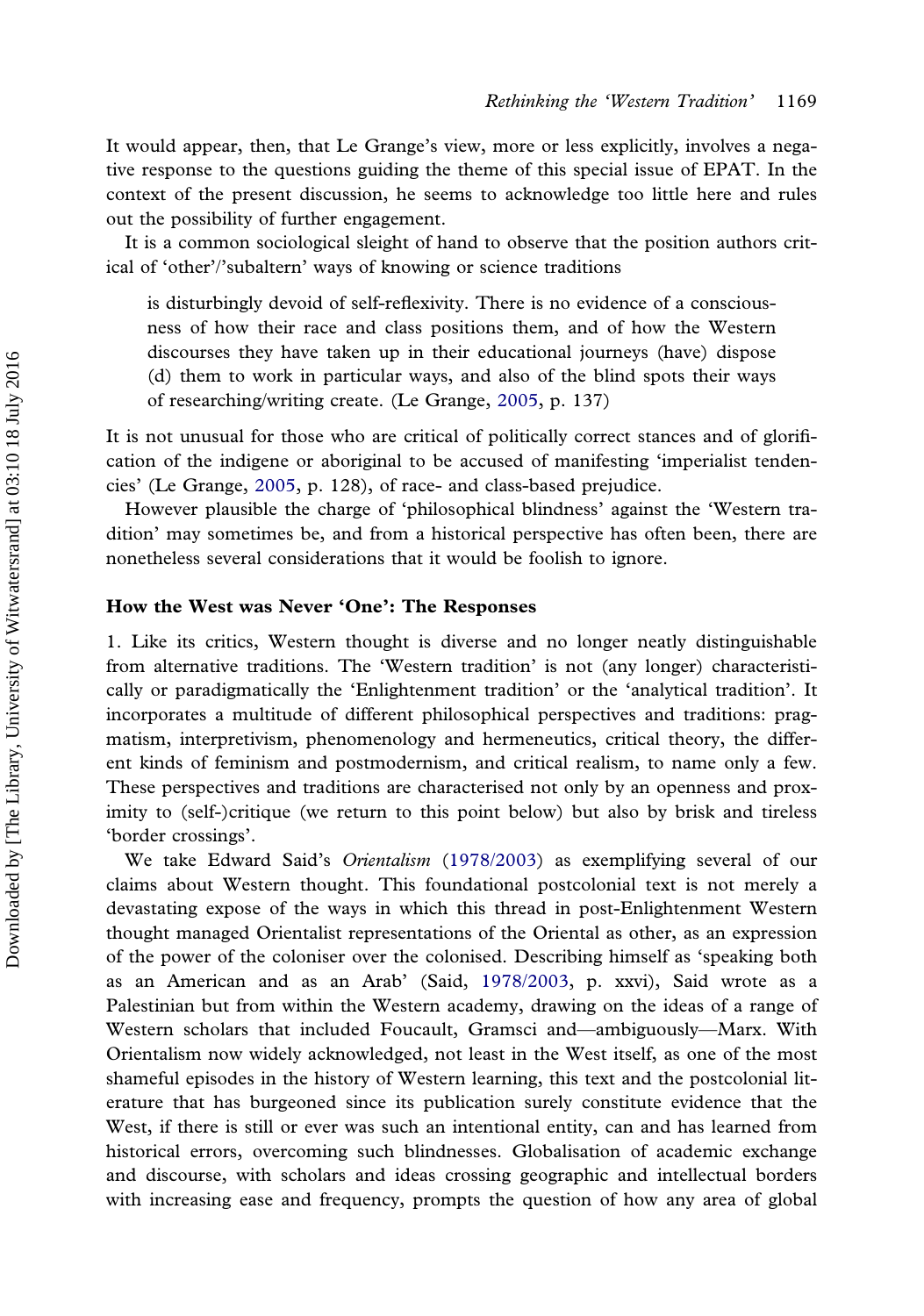thought could possibly learn by itself any more. None of these observations should be taken as assuming that sites of Western thought have yet sufficiently accommodated non-Western thought or that critique of Western traditions of thought is yet complete.

2. Despite disagreement, there is a shared implicit assumption among all *plausible* views of the possibility of discussion and argument about even the most difficult ontological, epistemological and ethical issues. For one thing, this explains why many views are articulated in implicit or explicit conversation with theoretical adversaries. In 'implicit conversation', one has the adversaries 'in mind': these range from straw persons dispensed with in an easy and swift demolition job (a move that would not make one's own, favoured position any stronger; for examples of this strategy, see Aikenhead, [1997,](#page-8-0) pp. 5–6, [1996,](#page-8-0) pp. 9, 10, [2001](#page-8-0), pp. 11, 12) to imagining and carefully dealing with the strongest possible opposition to one's stance (a move that is often arguably likely to strengthen the latter; see, for example, Carr,  $2006$  $2006$ , pp.  $151-154$ ).<sup>2</sup> 'Explicit conversation' concerns engagement with (and usually opposition to) views that have actually been articulated by 'real' theoretical opponents (e.g. Carr, [2006,](#page-8-0) p. 151; Le Grange, [2005](#page-9-0), p. 137). For another, the confidence placed in the possibility of discussion and argument about difficult philosophical issues in education (as in other areas of inquiry) is exemplified in the writings of those who criticise 'traditional research epistemologies' of the 'Western world' on the grounds of Western educational researchers' 'preoccupation with neutrality, objectivity and distance', and who then go on to argue the case for indigenous people's 'participation in the construction, validation, and legitimization of knowledge' (Bishop, [1998](#page-8-0), pp. 200–201). While these sorts of exchanges (that characteristically happen at conferences on indigenous knowledge systems, ethnomathematics and the like) often assume the form of 'preaching to the converted', the deeper intention is surely to win over a few converts from the other camp. In other words, more often than not, the aim of this kind of argumentation is to make a compelling (impersonal, objective, universally valid) case for one's favoured position.

3. There appears to exist basic agreement on some standard of good reasoning about ontological, epistemological and ethical matters in education, as in other areas of public concern and intellectual life. Whatever else may be said about the practical effectiveness of philosophy of education, it is surely true that serious and committed philosophical thinkers and practitioners of most if not all persuasions are 'committed to following through the implications of rational argument and … impersonal rational principles (commitment to truth, impartiality, respect for evidence and the like)' (Carr, [2004](#page-8-0), p. 56). It is surely also true that they would like their arguments and principles to appear uncorrupted 'by a combination of irrational influences such as political expediency, vested interests and established power' (Carr, [2004,](#page-8-0) p. 56).

Whether or not these considerations have a peculiarly 'Western' origin, they are ignored by 'other traditions' and approaches to education that might be based on them, at the peril of the latter.

4. The Western tradition is not only diverse and increasingly overlapping with others. Indeed, much of the critique of the worst of western thought has come from within the 'West'. As Le Grange concedes, citing the contributions of sociology of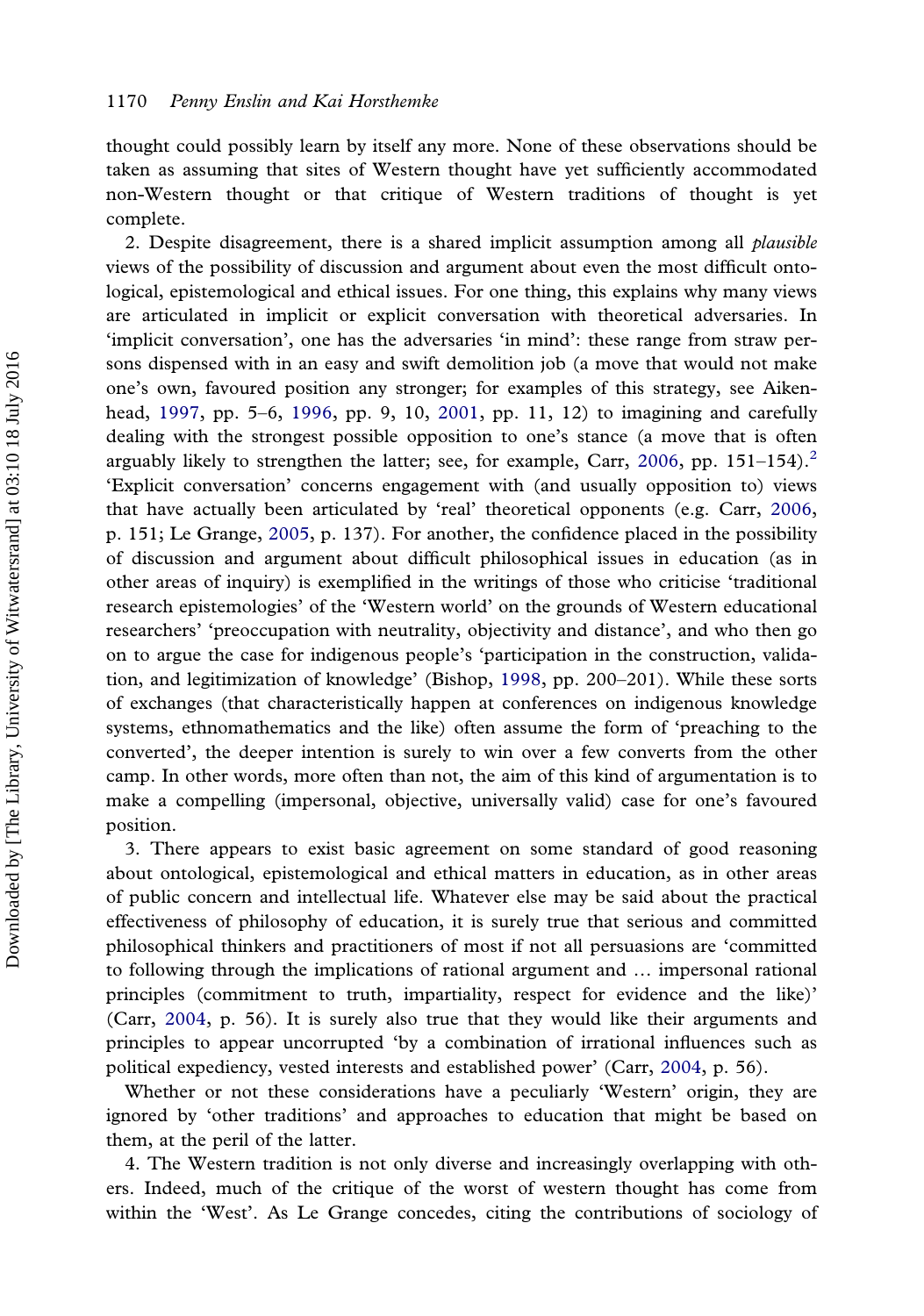knowledge, feminist scholarship and postcolonial thought, extensive critique of 'Western ways of knowing' (Le Grange, [2004,](#page-9-0) p. 74) has taken place within the traditions of Western research. To these examples can be added Critical Theory's extended and often searing criticism of the intellectual tradition of Enlightenment modernity, exemplified in Theodor Adorno and Max Horkheimer's description of the world under western modernity, as 'disaster triumphant' ([1979,](#page-8-0) p. 3). Instead of liberating human beings, they argue, instrumental reason is irrational, culminating in Nazi death camps and a capitalist system that commodifies through the market, including and especially in the culture industry.

While such critiques were written from within the West, however, and as postmodern and postcolonial critique grew, they have become less easy to locate in relation to a clear intellectual and geographical context. Said's work not only crosses borders, critiquing Orientalism by exposing its failings and drawing in postcolonial understandings while emphasising hybridity, warning against characterisations of cultures as distinct, homogeneous and monolithic. Said also advises against the assumption (which lies of course at the heart of Orientalist thinking) that terms like 'Orient' or 'West' are ontologically stable, as both are fictions, products of human effort, organised and open to manipulation. Said himself declares a preference for careful analysis and critique aimed at understanding as against knowledge that is 'part of an overall campaign of self-affirmation, belligerency and outright war' (Said, [1978/2003,](#page-9-0) p. xix) and 'bursts of polemical, thought-stopping fury that so imprison us in labels and antagonistic debate whose goal is a belligerent, collective identity rather than understanding and intellectual exchange' (Said, [1978/2003,](#page-9-0) p. xxii).

5. There are wider implications than this to Said's cautions about simplistic binaries between thought that is supposedly of the West and of the rest. The 'blind spots' that arise from focusing too heavily on 'the classical period' of the society or language that is being studied, fixing them 'for all time, for ontological reasons that no empirical material can dislodge or alter' (Said, [1978/ 2003](#page-9-0), p. 70), has further consequences, to which we now turn.

Conceptions of 'thought' as fixed geographically and in time can imprison us in analytical categories that overemphasise ahistorical conceptions of colonialism and culture. Arif Dirlik argues that preoccupation with the cultural legacies of colonialism distracts attention from what is distinctive about contemporary colonialism: 'its relationship to capitalism' (Dirlik, [2002](#page-8-0), p. 428). This lends exaggerated importance to the past and promotes obliviousness to how power has been reconstructed by globalised capitalism.

Dirlik observes how the relationship between coloniser and colonised has tended to be understood in Manichean terms, as opposed to one another, cast in terms of race, underplaying the cultural entanglement between the two, bound together in a structural dialectic; and how Third World voices have demanded that the psychological and cultural aspects of colonialism be recognised, thus shifting the analytical emphasis away from 'the economic and political to the cultural and the personal experiential' (Dirlik, [2002,](#page-8-0) p. 431). So political economy has ceased to mediate in questions of culture (Dirlik, [2002](#page-8-0), p. 432).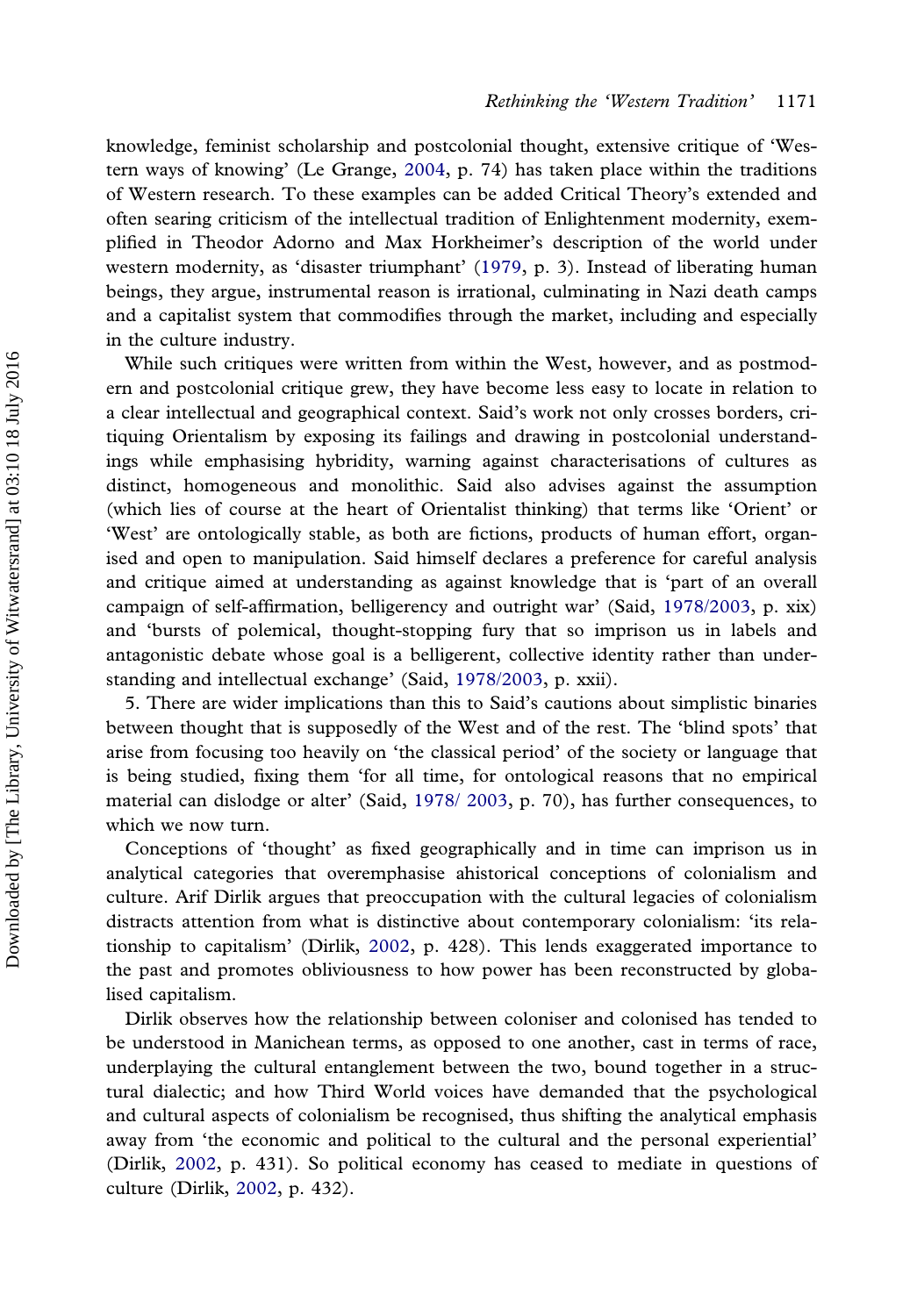#### 1172 Penny Enslin and Kai Horsthemke

Globalization returns us to a condition where once again it is capitalism, rather than colonialism, that appears as the major problem. The avoidance of this question is a serious problem of contemporary postcolonial criticism which, focused on past legacies, is largely oblivious to its own conditions of existence and its relationship to contemporary configurations of power. It also ignores the ways in which its interpretation of the past may serve to promote, or at least, play into the hands of a globalized capitalism. (Dirlik, [2002,](#page-8-0) p. 440)

No doubt indigenous people in postcolonial contexts have suffered marginalisation and oppression. However understandable the assertion of non-Western, indigenous values and epistemologies as a response to the cultural alienation caused by colonialism, overemphasising this fact can distract from recognition of the full range of such marginalisation and oppression. Colonialism's consequences are also material, in the form of growing international and intranational poverty. Furthermore, at the same time as capitalism's self-reinvention has brought former colonies into the global economy, postcolonial critics are themselves now inserted into the global intellectual elite, drawing on practices of critique largely drawn from 'Western' intellectual traditions of criticism located within traditions of cultural nationalism no less Western in origin. Particularly in education, resistance to the lingering effects of colonialism that focuses too strongly on cultural marginalisation distracts critical attention from the destruction primarily wrought by neo-liberalism, ineffectually fought by reversion to epistemic and moral traditionalism. Addressing human needs through education—including by widening policy, curricula and pedagogy with ways of knowing beyond the worst of the historical West—requires critical attention to the power and influence of global capital, the ongoing destruction wrought by industrial technology, the harnessing of education to the production of labour power to serve the interests of capital and the attendant subversion of education through the imposition of business-inspired models of management of education on its organisation.

Furthermore, and crucial to possibilities for resistance to global capitalism and its increasing influence on education global capitalism is no longer geographically confined to the West. On the contrary, with the decline of Europe and the rapid rise of Eastern giants, although the knowledge that historically underpinned Western science and technology and so their destructive effects may have been Western in origin, capitalism is hardly just 'Western' any longer (Dirlik, [2002,](#page-8-0) p. 444).

#### Conclusion: Beyond 'Western Thought'

While arguing a qualified affirmative answer to the key question of whether the Western tradition can overcome its blindnesses, we have acknowledged both those historical blindnesses and their destructive consequences. But, emphasising the diversity of thought in the West and its imbrication now in globalised flows of ideas that belie assumptions about geographical exclusivity, we have argued that Western thought has drawn on resources from within and without to learn, but by no means by itself. Yet, where we have used the term 'Western thought' for the sake of argument, we find this reified category no longer useful; it mistakenly assumes too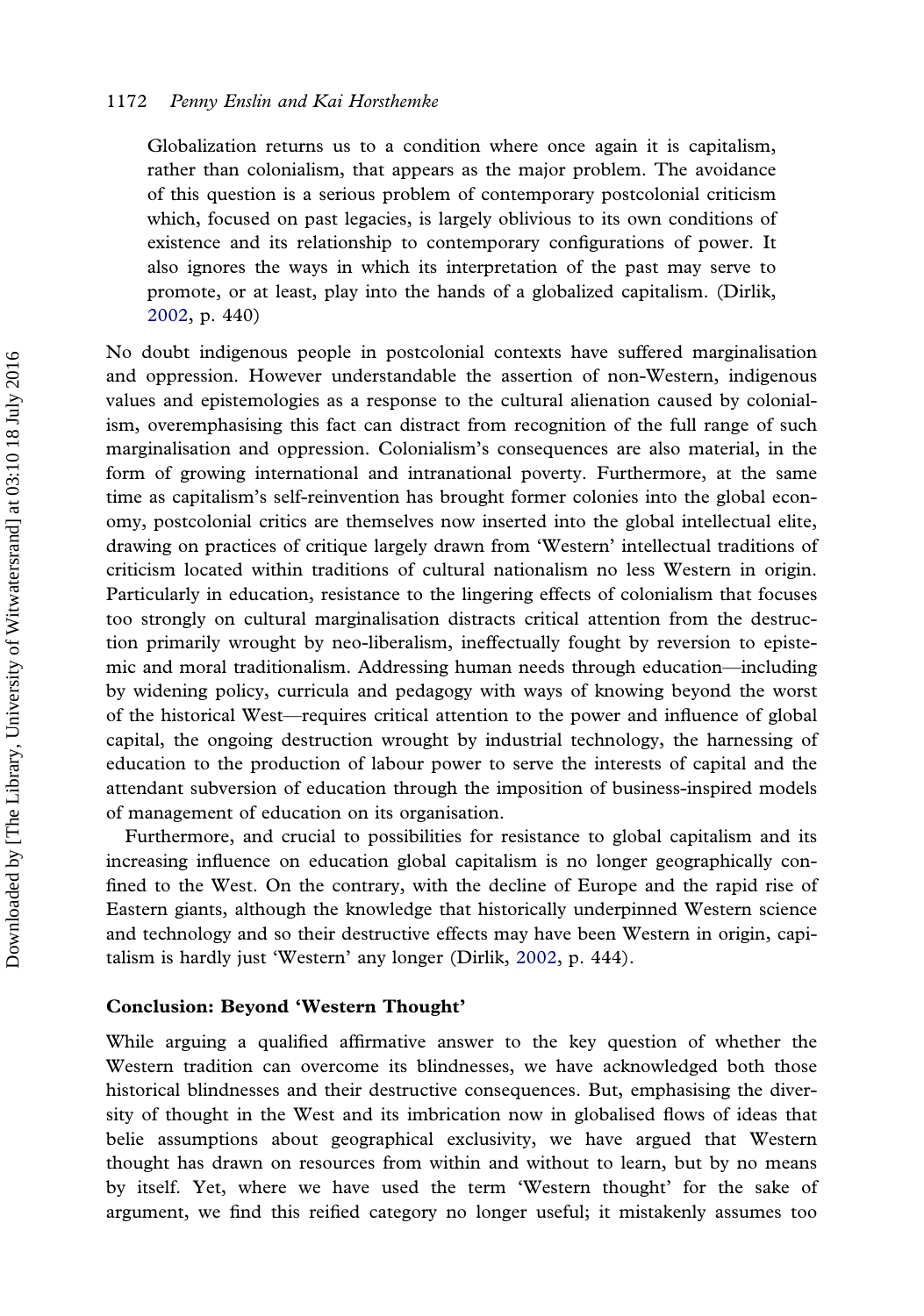<span id="page-8-0"></span>that there could be a collective Western agent with both a unified sense of themselves and a collective purpose that includes a coherent single stance towards other forms of 'thought'. As long as vanguardist postcolonial leaders and intellectuals pursue a politics of resentment, in terms that Said warns against, we will remain distracted from the most virulent forces that threaten global well-being, not least in its educational systems.

#### **Notes**

- 1. While the concern in the examples provided here is almost exclusively with science and knowledge, and scientific epistemologies, a wider survey must surely also include political theory, anthropology, historiography, literature, aesthetics and ethics.
- 2. Wilfred Carr anticipates three sets of compelling responses to his postfoundationalist argument, and he attempts to defend his position against each of these, with varying degrees of success.

#### Notes on contributors

Penny Enslin is Chair of Education at the University of Glasgow, and Professor Emeritus in the School of Education at the University of the Witwatersrand, Johannesburg. Her research interests and publications are in political philosophy and education with particular reference to democratic citizenship, cosmopolitan justice and gender in education. Recent work across these themes has focussed on tensions between diversity and universalism in liberal theory, ethical implications of globalisation in education and feminist ethics. Email: [penny.enslin@glasgow.ac.uk](mailto:penny.enslin@glasgow.ac.uk)

Kai Horsthemke is Associate Professor in the Wits School of Education at the University of the Witwatersrand, Johannesburg, and Fellow at the Oxford Centre for Animal Ethics. Apart from animal rights, his research interests include African philosophy (of education), indigenous knowledge (indigenous science, ethnomathematics and ethnomusicology), as well as humane and environmental education. He is currently working on a book provisionally entitled Animals and African ethics for Palgrave MacMillan. Email: [Kai.Horsthemke@wits.ac.za](mailto:Kai.Horsthemke@wits.ac.za)

#### References

Adorno, T., & Horkheimer, M. (1979). Dialectic of enlightenment. London: Verso.

- Aikenhead, G. S. (1996). Science education: Border crossing into the subculture of science. Studies in Science Education, 27, 1–52.
- Aikenhead, G. S. (1997). Towards a first nations cross-cultural science and technology curriculum. Science & Education, 81, 217–238; 1–35. Retrieved May 1, 2012, from [http://www.](http://www.usask.ca/education/people/aikenhead/firstnat.pdf) [usask.ca/education/people/aikenhead/firstnat.pdf](http://www.usask.ca/education/people/aikenhead/firstnat.pdf)
- Aikenhead, G. S. (2001). Integrating western and aboriginal sciences: Cross-cultural teaching. Research in Science Education, 31, 337–355.
- Bishop, R. (1998). Freeing ourselves from neo-colonial domination in research: A Maori approach to creating knowledge. Qualitative Studies in Education, 11, 199–219.
- Carr, W. (2004). Philosophy and education. Journal of Philosophy of Education, 38, 55–73.
- Carr, W. (2006). Education without theory. British Journal of Educational Studies, 54, 136-159.
- Dirlik, A. (2002). Rethinking colonialism: Globalization, postcolonialism, and the nation. *Inter*ventions, 4, 428–448.
- Fatnowna, S., & Pickett, H. (2002). Indigenous contemporary knowledge development through research: The task for an indigenous academy. In C. Odora Hoppers (Ed.), *Indigenous* knowledge and the integration of knowledge systems: Towards a philosophy of articulation (pp. 209–236). Claremont: New Africa Books.